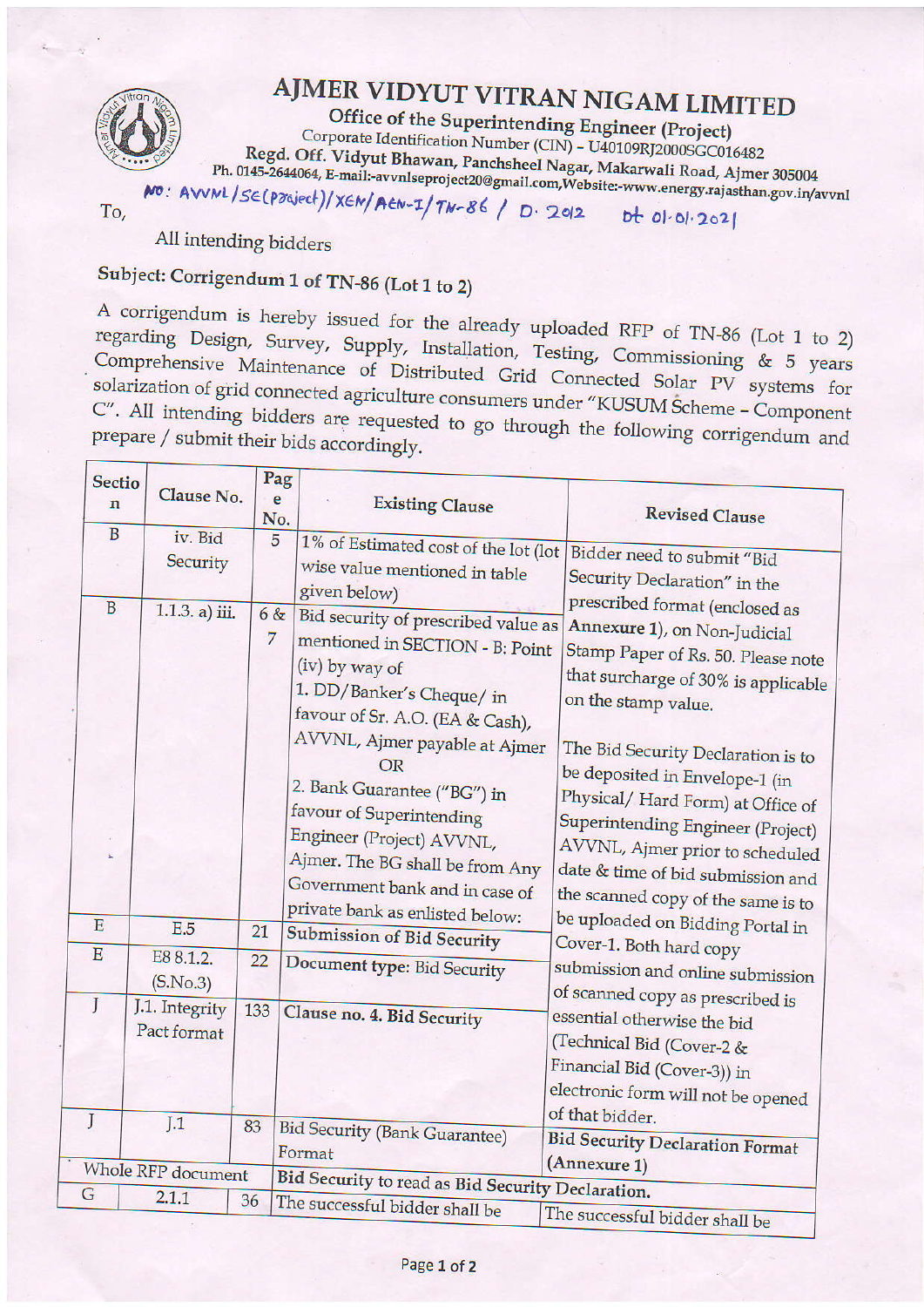| <b>Sectio</b><br>n | Clause No. | Pag<br>e<br>No. | <b>Existing Clause</b>                                                                                                                                                                                                                                                                                                                                                                                                               | <b>Revised Clause</b>                                                                                                                                                                                                                                                                                                                                                                                                                                                                                                                                                                                                                                                |
|--------------------|------------|-----------------|--------------------------------------------------------------------------------------------------------------------------------------------------------------------------------------------------------------------------------------------------------------------------------------------------------------------------------------------------------------------------------------------------------------------------------------|----------------------------------------------------------------------------------------------------------------------------------------------------------------------------------------------------------------------------------------------------------------------------------------------------------------------------------------------------------------------------------------------------------------------------------------------------------------------------------------------------------------------------------------------------------------------------------------------------------------------------------------------------------------------|
|                    |            |                 | required to furnish Performance<br>Security@ 5% of the Contract<br>Price (award value) within 15<br>(fifteen) days from date of issue of<br>LoA, except the departments of<br>the State Government and<br>undertakings, corporations,<br>autonomous bodies, registered<br>societies, co-operative societies<br>which are owned or controlled or<br>managed by the State<br>Government and undertakings of<br>the Central Government. | required to furnish Performance<br>Security@ 3% of the Contract<br>Price (award value) within 15<br>(fifteen) days from date of issue of<br>LoA, except the departments of the<br><b>State Government and</b><br>undertakings, corporations,<br>autonomous bodies, registered<br>societies, co-operative societies<br>which are owned or controlled or<br>managed by the State Government<br>and undertakings of the Central<br>Government.<br>The successful bidder at the time<br>of signing of the contract<br>agreement, may submit option for<br>deduction of performance<br>security from his each running<br>and final bill @3% of the amount<br>of the bill. |

This is issued without prejudice to any other terms and conditions of subject bidding

Encl.: Annexure 1: Bid Security Declaration format

 $(R.L.$  Jain) **Superintending Engineer (Project)** AVVNL, Ajmer.

 $122$ 

# Copy also submitted/forwarded to the following for information and necessary action:-.

- 1. The Chief Engineer (CSS), AVVNL, Ajmer.
- 2. The Zonal Chief Engineer (AZ/UZ), Ajmer/Udaipur.
- 3. The Superintending Engineer (IT), Ajmer Discom, Ajmer with the request to host thecorrigendum notice at Nigam's Website.
- 4. The Superintending Engineer (O&M), AVVNL, Bhilwara/Chittorgarh/Rajsamand/
- 5. The TA / PA to Director (Technical / Finance), Ajmer Discom, Ajmer.
- 6. The Senior Accounts Officer (EA and Cash), Ajmer Discom, Ajmer.

Non Superintending Engineer (Project)